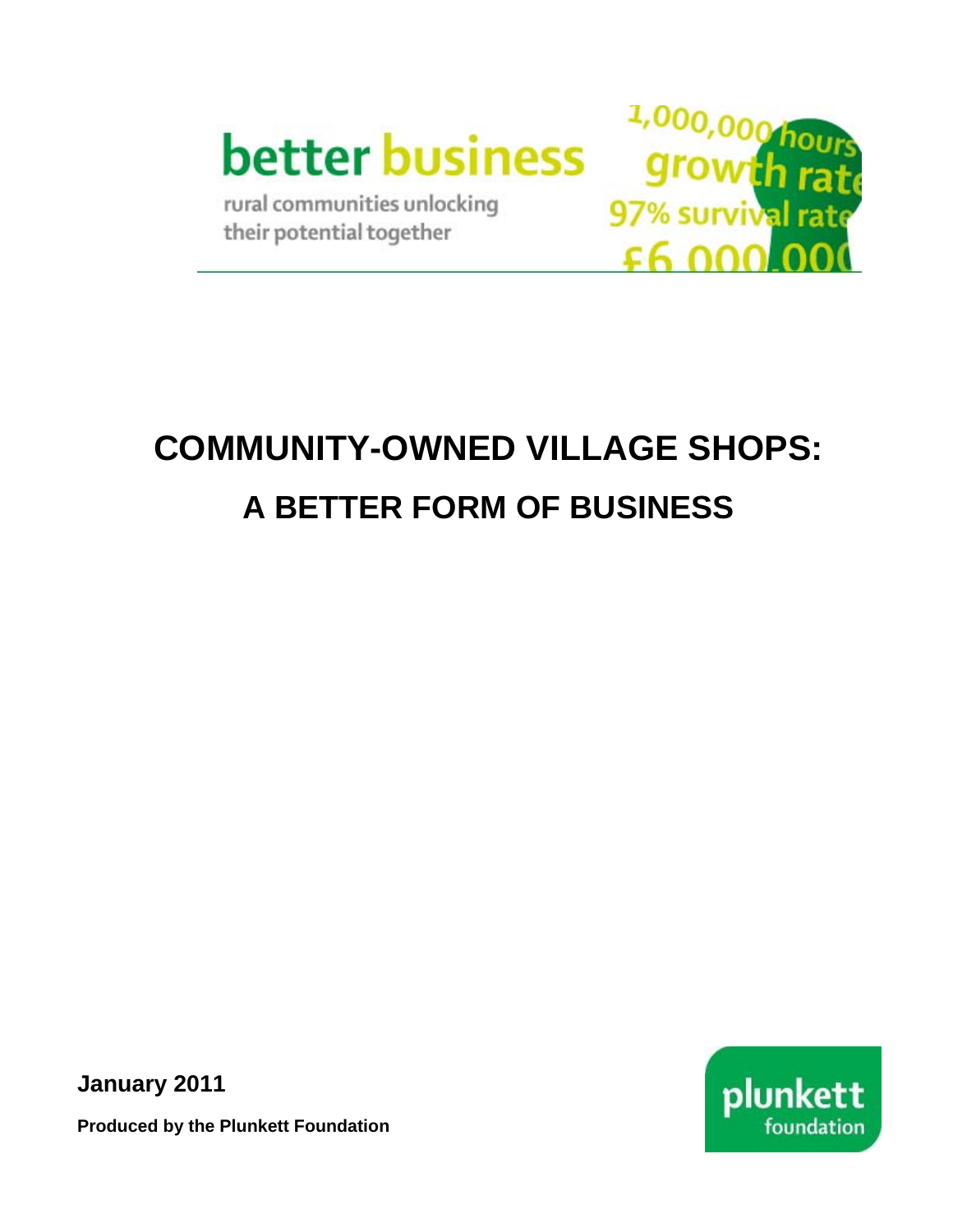## **1. An Introduction**

Community‐owned village shops have been one of the leading success stories of the UK co‐operative and social enterprise movement. In 1991 there were 33 community-owned shops in the UK; at the beginning of 2011, there were 251, with new shops opening most months.

This report aims to give an overview of the development of the community shop sector in the UK, and of the health and wealth of the sector today. Specifically, the report provides numerical data about the range of legal and management structures of these shops; a summary of the scope of products and services they offer; an analysis of their profitability and contribution to the local economy; a background of the people who make community shops work; and an insight into their support needs and training requirements for the future. It also captures the success factors of community shops, focusing on one of the Plunkett Foundation's principle themes: 'Better Business'.

The report builds on previous surveys and reports about community shops, together with a comprehensive survey that was taken with 121 community shops in England between June and October 2010. These surveys were undertaken by the Community Retail Advisers employed by the Plunkett Foundation, mostly by telephone and visits to the shops. It represents the most comprehensive and inclusive survey that has ever been undertaken with community shops.

## **2. The Plunkett Foundation and Community Shops**

Community‐owned shops as we currently know them began in 1984 in the village of Halstock in Dorset. The village shop was threatened with closure and the community responded by setting up a community-owned shop. They also decided to set up a support service for other communities looking to do the same and the Village Retail Services Association (ViRSA) was born. ViRSA, through its network of regional field workers, supported over 50 shops to open by the year 2000. In 2004, discussions began between the Plunkett Foundation and ViRSA about merging after a number of years of working closely together. This process was completed the following year when ViRSA's activities supporting community‐owned shops were officially taken on by the Plunkett Foundation.

Today, the Plunkett Foundation, based in Woodstock, Oxfordshire, has a team of dedicated staff to support community owned shops, and through a network of regional advisers, specialist consultants and mentors it has extended its range of services to support the growth of the sector through funding, advice, templates and resources and networking opportunities. Plunkett has become the only national organisation supporting the development of community‐owned shops in the UK. It has always been an organisation which works in partnership where possible to deliver better services and works in partnership with a range of funding and support organisations to assist communities to set up and run a successful community shop. We have worked, and will continue to do so, with the network of Rural Community Councils in England. We also work closely with the Wales Co‐operative Centre and other organisations in Wales. During the second half of 2010, Plunkett and the Community Retailing Network in Scotland have been building much closer links and now have trustees represented on each organisation's board.

In March 2010 the Plunkett Foundation launched the Community Shops Network as a direct response to the needs identified by community shops as being critical to their future success. The purpose of the network is to help community shops become a more self‐supporting network and provide them with a platform from where they can share challenges and successes, learn from each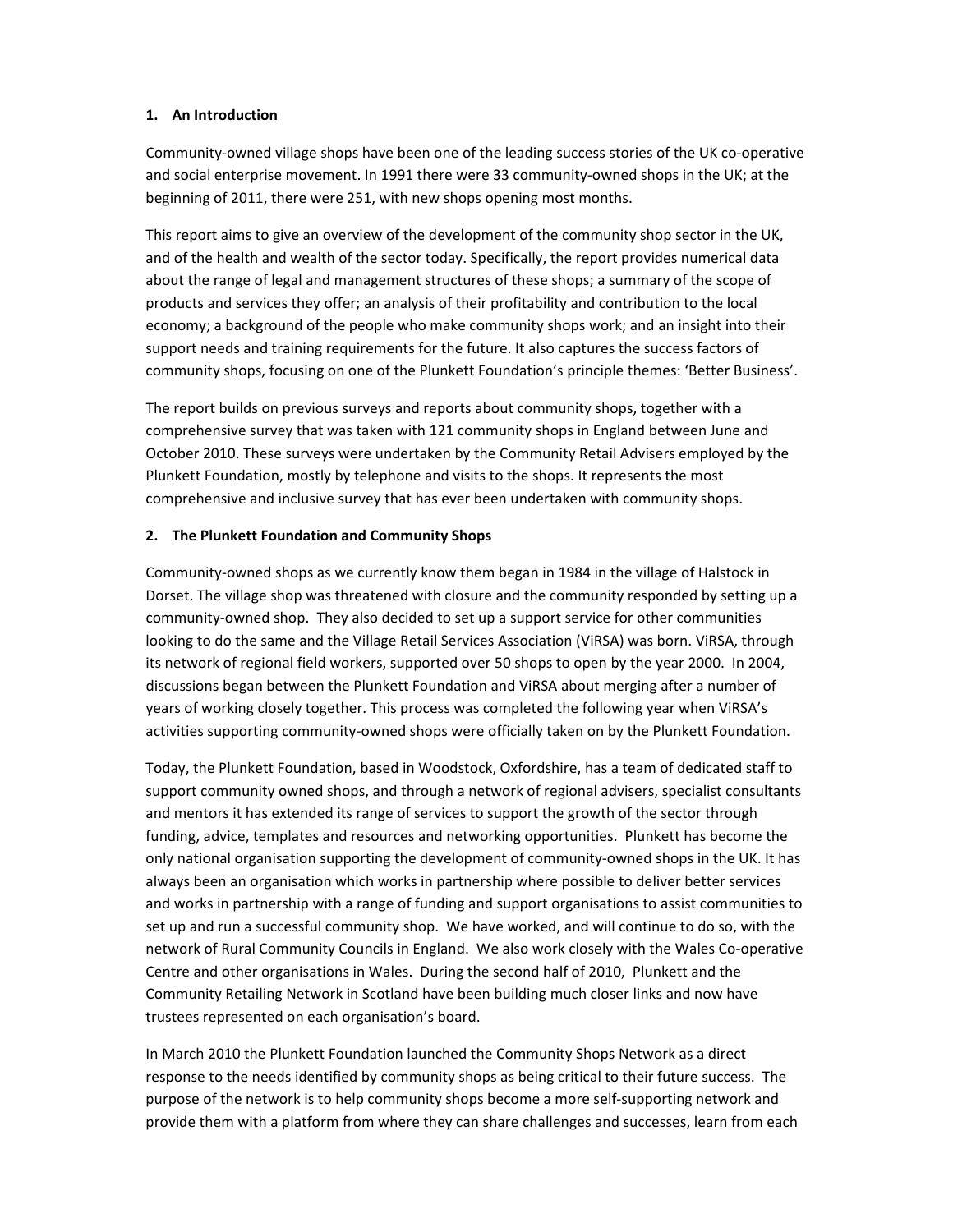other and develop as a sector through peer‐to‐peer learning. The basis for the Community Shops Network was developed by drawing on great ideas from elsewhere in the world. In this case, it was from the Co-operative Grocers Information Network which provides a network and much more for food co-operatives in the US.

During 2010, the total value of support provided by the Plunkett Foundation for community shops was over £800,000. This included;

- 1. a telephone advisory service
- 2. a national network of retail advisers
- 3. a dedicated local food project
- 4. a mentoring and study visit service
- 5. consultancy support from specialist business advisers
- 6. a grant programme for new community shops
- 7. a dedicated website hosting an online forum, shop directory, resource bank and advice sheets
- 8. a template legal structure

## **3. Media Coverage**

The past year has seen media coverage of community shops reach an all time high. On 2 June 2010, a community shop opened in Ambridge, the fictional home of Radio 4's *The Archers* – the longest running radio drama in the world. Since October 2009, 800,000 daily listeners have been taken through the process of setting up a community shop, undoubtedly contributing to the increased levels of awareness of community‐ownership and understanding of its values that we've experienced.

The Archers' community shop storyline, which has run from October 2009 through to the shop opening in June 2010 and continues, has raised the profile of community shops to a new level. Although already recognised to some extent for our work in helping to support the majority of the 240 real community shops in existence, our role in the opening of a fictional shop on the secondmost popular radio station in the UK proved the real catalyst for the explosion of media coverage that followed. Since May 2010, articles, press releases and expert commentary about community shops and the work of the Plunkett Foundation have reached over 11 million people; from weekend nationals like the *Saturday Telegraph*, glossy magazines like *Period Living* and national radio programmes like Radio 4's *Farming Today* and Radio 5 Live's Breakfast show, right through to regional and local papers and social media like Twitter and blogs, our work really has permeated through the entire media spectrum. In 2011, we expect to see an even greater interest in what we do, thanks to the broadcast of several high‐profile television documentaries on community ownership, as well as a continuation of coverage in the national media.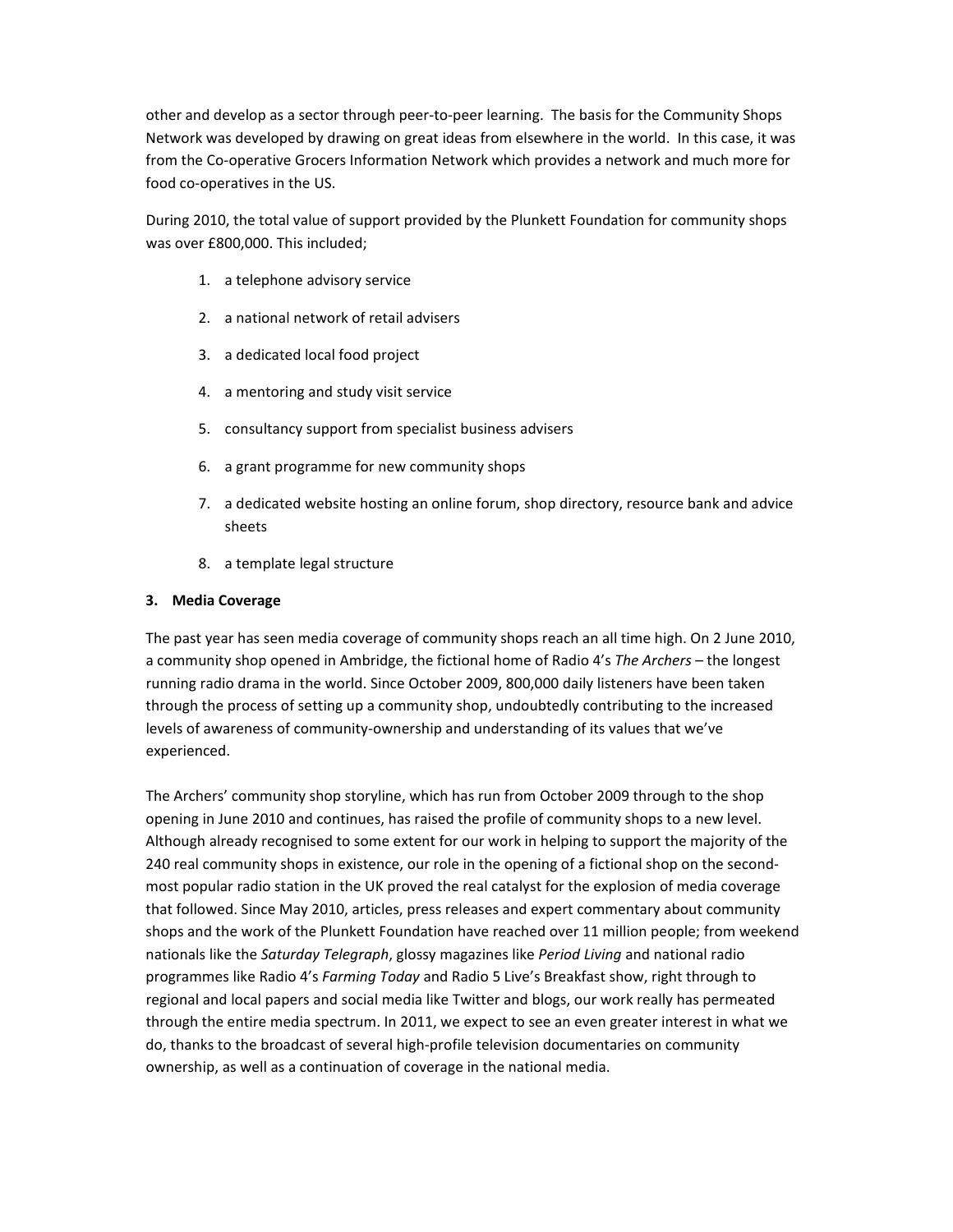## **4. The Rate and Location of Shop Openings and their Resilience Survival**



Figure 1. Community Shop Openings since 1984:

The community shop sector is growing at a fast pace, and throughout the last decade shops have opened at an average rate of 19 per year. With an estimated 400 village shop closures each year, community shops are effectively replacing almost 5% of all village shops closures. Community shops now represent a rational and achievable alternative for communities who have lost or are at risk of losing their village shop.

Figure 2. Community Shops closures across the UK

| <b>Shop Name</b>      | County          |
|-----------------------|-----------------|
| Copdock and Washbrook | Suffolk         |
| Melmerby              | Cumbria         |
| Cleeve Prior          | Worcestershire  |
| Upton                 | Nottinghamshire |
| Bretherton            | Lancashire      |
| Monkleigh             | Devon           |
| Crafthole             | Cornwall        |
| Shillbottle           | Northumberland  |

With only 8 out of 259 community shops ever having closed, the 97% survival rate of community shops present a very positive picture for the future resilience of the community shop sector. This survival rate compares extremely positively with estimations for UK businesses nationally which are estimated to have a 5 year survival rate of 46.8% (Office for National Statistics).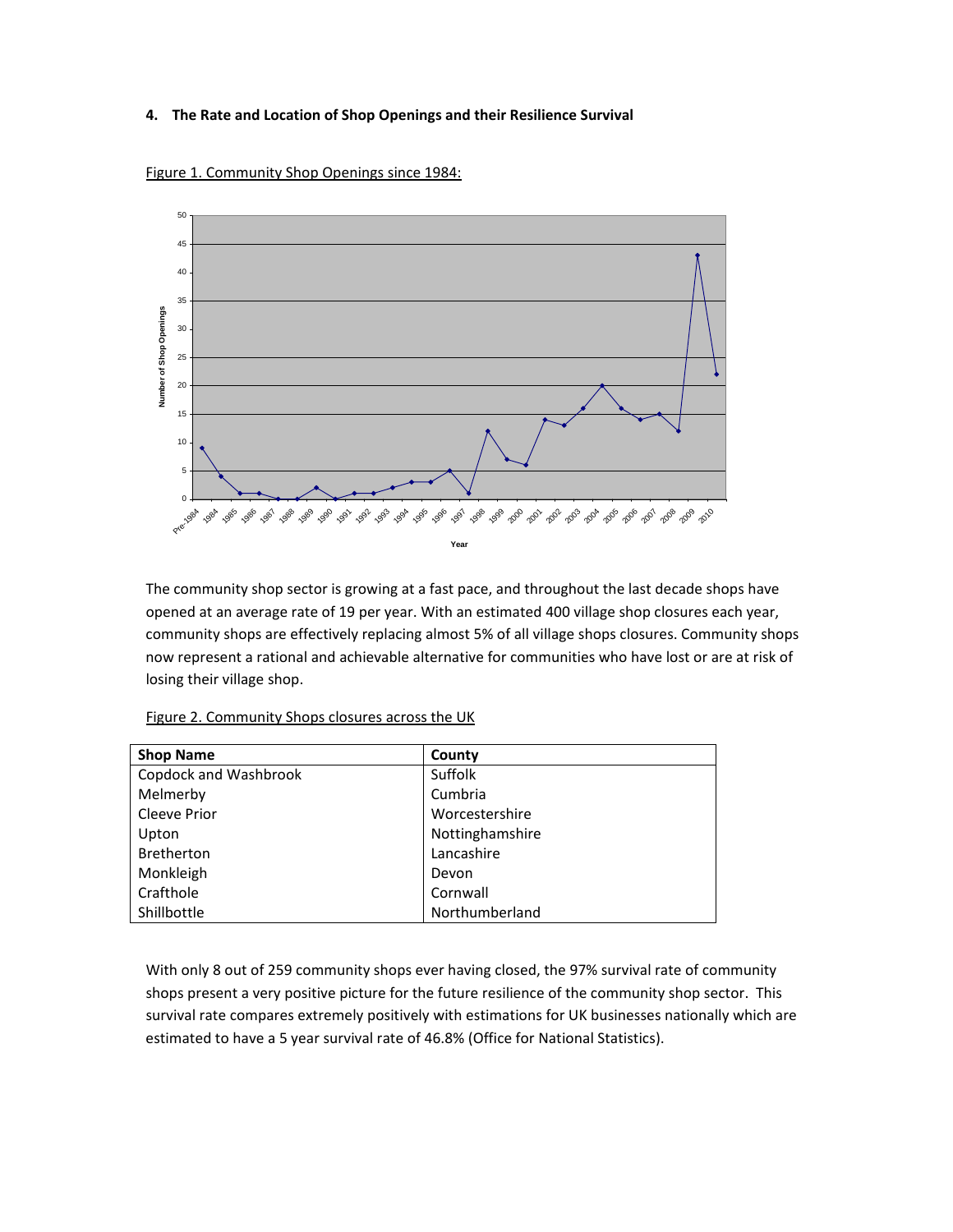## Figure 3. Community Shops in the Regions

| Region                   | # of  |
|--------------------------|-------|
|                          | Shops |
| South West               | 75    |
| South East               | 65    |
| East of England          | 28    |
| West Midlands            | 19    |
| Scotland                 | 17    |
| <b>East Midlands</b>     | 16    |
| Wales                    | 11    |
| Yorkshire and the Humber | ٩     |
| North West               | 8     |
| North East               | 3     |

## Figure 4. Coverage of Community Shops across the UK

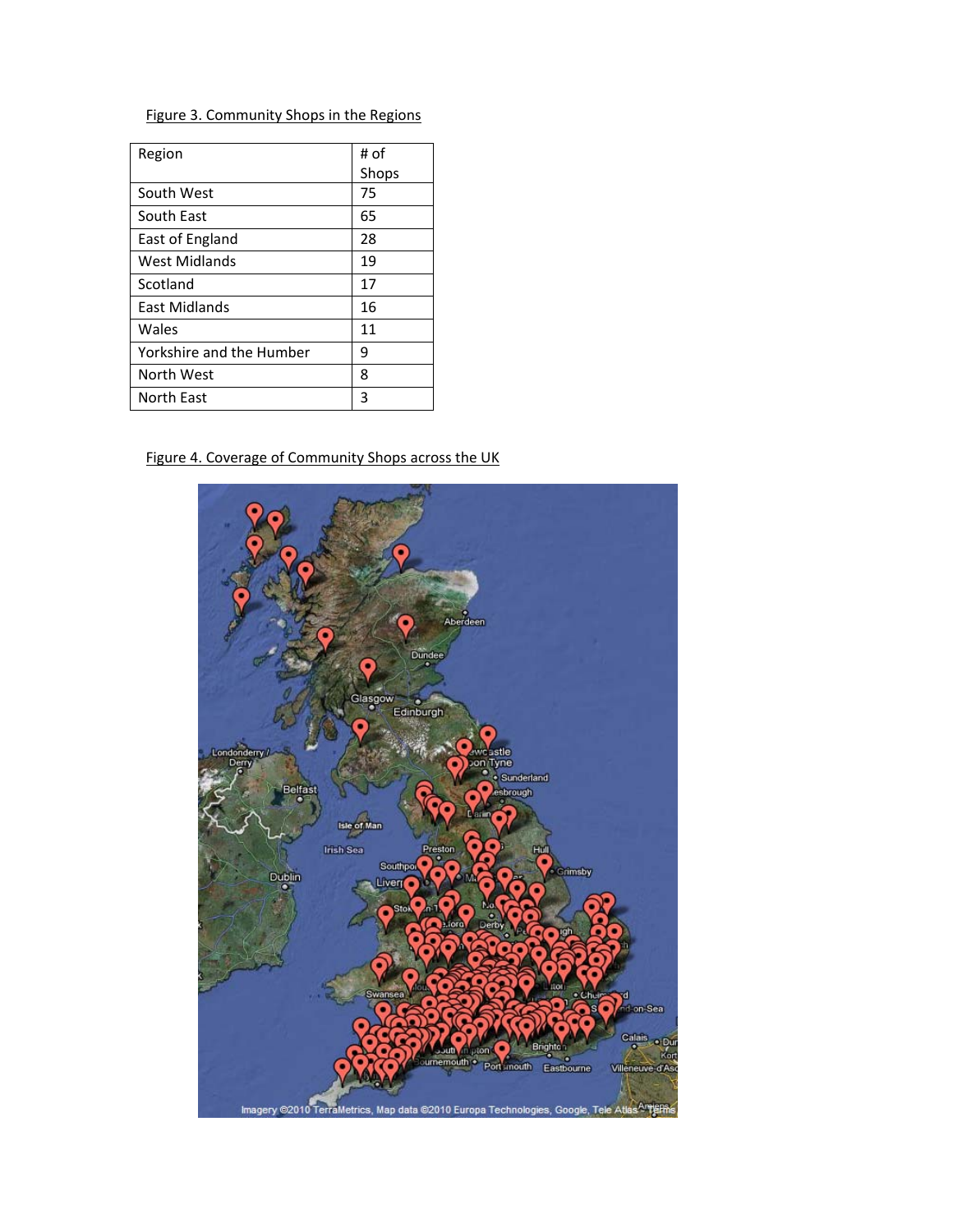Community Shop growth is clearly strongest in the Southwest of England followed by the Southeast, and it would appear from our current pipeline of enquiries that interest in community ownership is continuing to grow in these two regions above other areas. It is difficult from the recent data collected to explain all of the socio‐economic reasons why community shops are being set up, but it is likely that this clustering effect is a result of rural communities looking over the garden fence and being inspired by their neighbouring communities. This is not surprising since communities rarely embark on a community shop project without visiting other shops first, and will also lean significantly on those that they have visited whilst they are in development for advice and support. Communities in the Southwest and Southeast subsequently have more support available to them than those in other regions.

The specific growth of shops in 2009 and 2010 can also be partly justified as a result of funding that was made available by the Plunkett Foundation's Village Core Programme, which funded 50 shops alone in those two years. This programme provided a grant of up to £20,000 from the Esmee Fairbairn Foundation, matched with a loan from Co-operative and Community Finance. It is worth noting that far more shops benefited from the programme than those 50 alone, as many communities were inspired to start fundraising with the knowledge that this funding package was available. By raising funds through withdrawable shares, many communities raised enough capital to subsequently withdraw from the Village Core Programme, making the funding available to another community.

Based on the data in the pipeline and the available funding through the Village Core Programme, it is anticipated that a further 20 shops will open in 2011, and between 20 and 30 in 2012.

## **5. Legal Structures and Membership**

As trading organisations, community shops need to have a legal entity to ensure that they comply with legal requirements such as tax, indemnity and insurance. Community shops, by and large, adopt legal structures which enable genuine community ownership and democratic control.



#### Figure 5. The range of Legal Structures adopted by Community Shops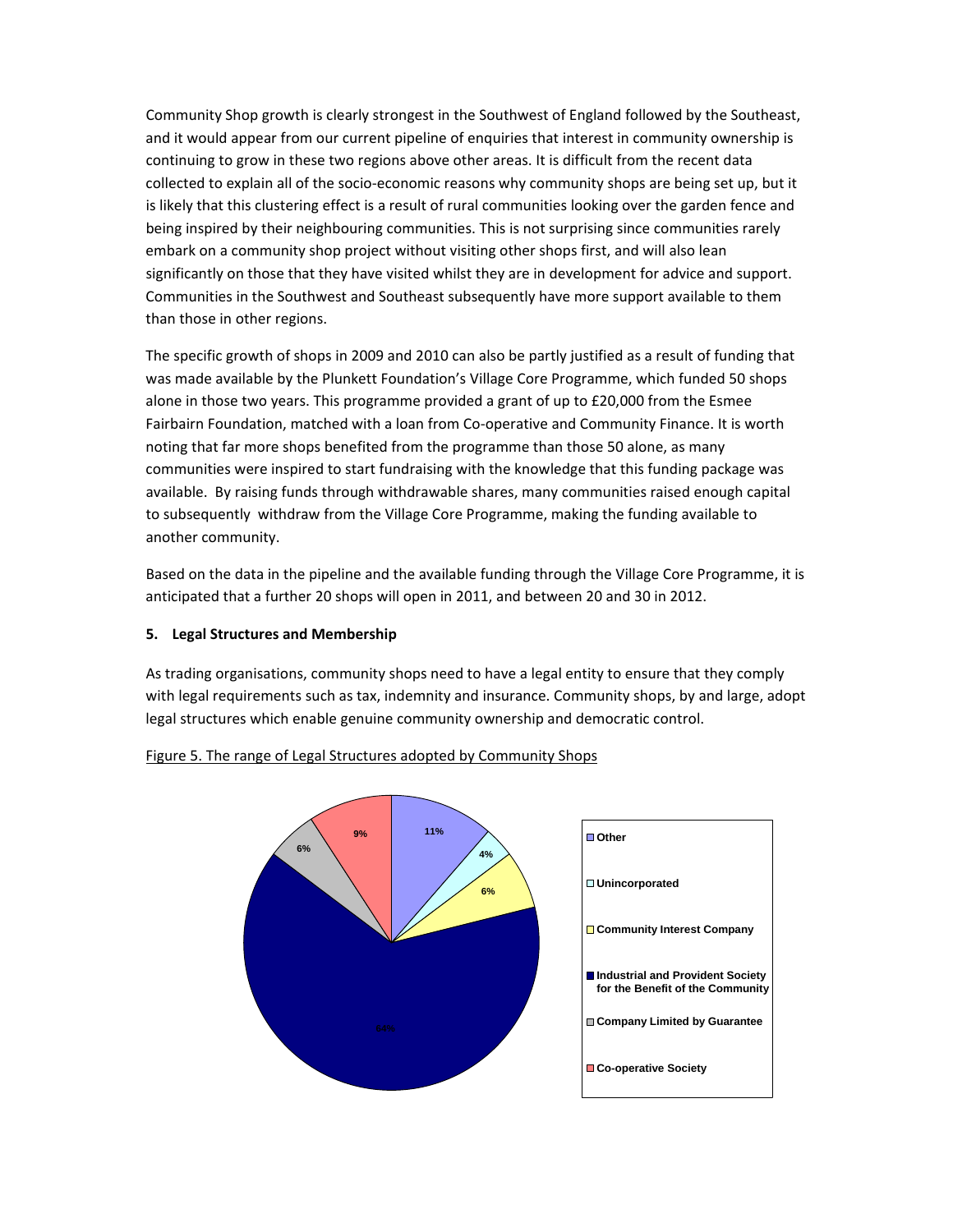Over 60% of communities have chosen to adopt the Industrial Provident Society for the Benefit of the Community (IPS Bencom). Plunkett, and previously ViRSA, has been a promotional body for this structure owing to its close fit with the aims and objectives of most community groups who are setting up a community shop. An IPS Bencom, for example, exists to serve and benefit the wider and collective interests of a given community – above that of its staff, or its members, or its committee. The main driver for most shops, for example, will be to provide an essential retail and social facility for vulnerable groups in a village, rather than to source and provide food for its members at a discounted rate.

To a lesser extent, communities have adopted other structures such as Community Interest Companies, Companies Limited by Shares or Guarantee, IPS Co‐operative Societies.

Figure 6. Membership base for IPS Bencoms

An IPS Bencom Community Shop has on average 155 members

Other Community Shops have an average of 48 members

A valuable feature of the IPS Bencom is the promotion of members and member involvement. Of the surveyed shops, IPS Bencoms had an average of 155 members, in comparison to 48 for other structures. The benefits of a larger membership base include:

- having a larger number of people who have a financial interest in the running of the company,
- a greater number of people who attend AGMs and committee meetings and positively contribute to the overall direction of the business ,
- a more accessible pool of people to draw on when committee numbers are falling, or when more volunteers are needed to help run the business.

Although a Company Limited by Guarantee or a Community Interest Company can include membership and share issues, the majority of community shops adopting those structures haven't appeared to have achieved this to date. This makes those structures more vulnerable when volunteer numbers reduce, or when the original directors or committee members are no longer able or willing to serve.

In December 2010, Plunkett updated its IPS Bencom Model Rules to bring them up to date in terms of legislation, shop requirements, and language. One new feature included in the rules is to allow for Withdrawable Shares. Withdrawable Shares provide the option for communities to allow members to purchase more than one share and at higher entry levels with the added option of paying interest to members. This leads to the potential for members to invest higher amounts of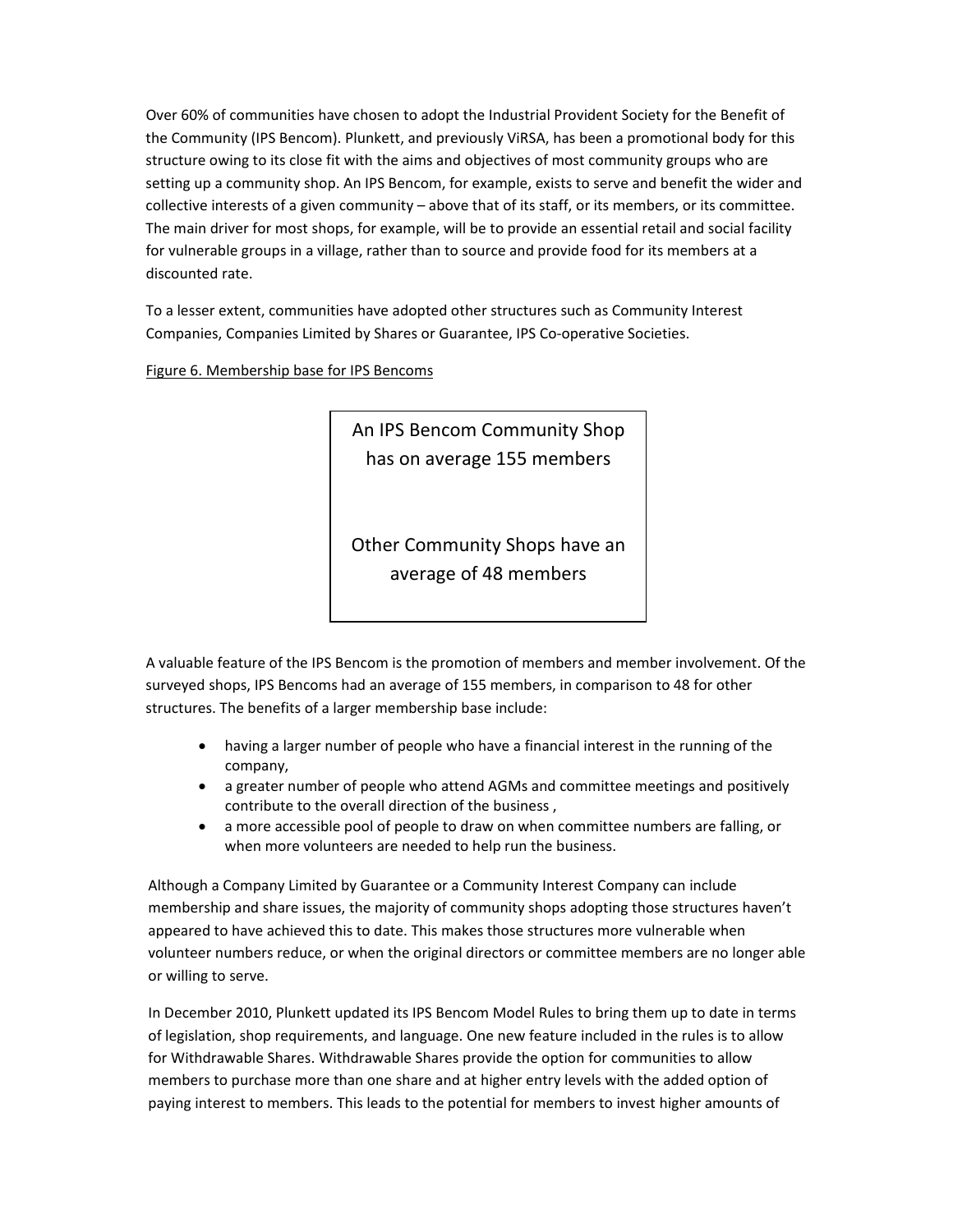capital into the venture (up to £20,000 per member) when investment is required, with the opportunity to withdraw it again when the business can afford it.

## **6. Financial Performance**

It is generally accepted that community shops can perform well where previously a privately owned shop failed. This is because community shops have unique differences and advantages over privately owned enterprises.

## **5 Key Reasons why Community Shops can succeed where commercial ventures have not**

- 1. The community is usually more keen to support a venture in which they have an economic and social interest, and in the knowledge that there is no single individual that is profiteering from the venture
- 2. Staff costs can be reduced by volunteer involvement. Statistics below in section 8 suggest that a typical community shop will have around 30 volunteers, each working 2‐4 hours a week
- 3. The difficulty of finding and affording suitable premises can be overcome by co-locating within existing community buildings such as the village hall, pub or church building. Often the ownership or long term lease of premises is covered by funds raised from grant sources or from shares or loans from within the community
- 4. Community shops can take advantage of rate relief for small rural businesses and can apply for favourable tax conditions with HMRC
- 5. Community shops are also able to tap into knowledge and expertise provided in-kind by residents of their community and more likely to acquire free of charge second hands goods and services from other retail stores.

Based on the data of 91 shops that was prepared to share financial information, turnovers for the 2009‐10 financial year varied from £3,000 to £900,000, with a median average of £120,000 and a mean average of £132,655. This represents growth of 7% based on figures recorded for the 2008‐09 financial year.

Taking the average turnover of £132,655 per shop, it could be said that the collective turnover for the 251 community shops in the UK is in the region of £33million.

The average Net Profit recorded for the 2009‐10 financial year was £3,654 with a range of ‐£14,000 to +£35,000. The potential for Net Profit was much higher, however, as many shops indicated that they had been aiming to breakeven, spending and reinvesting predicted surpluses back into the business throughout the year, in order to avoid taxation. Taking Net Profit to be £3,654, suggests that community shops collectively made a Net Profit of about £1millon in 2010.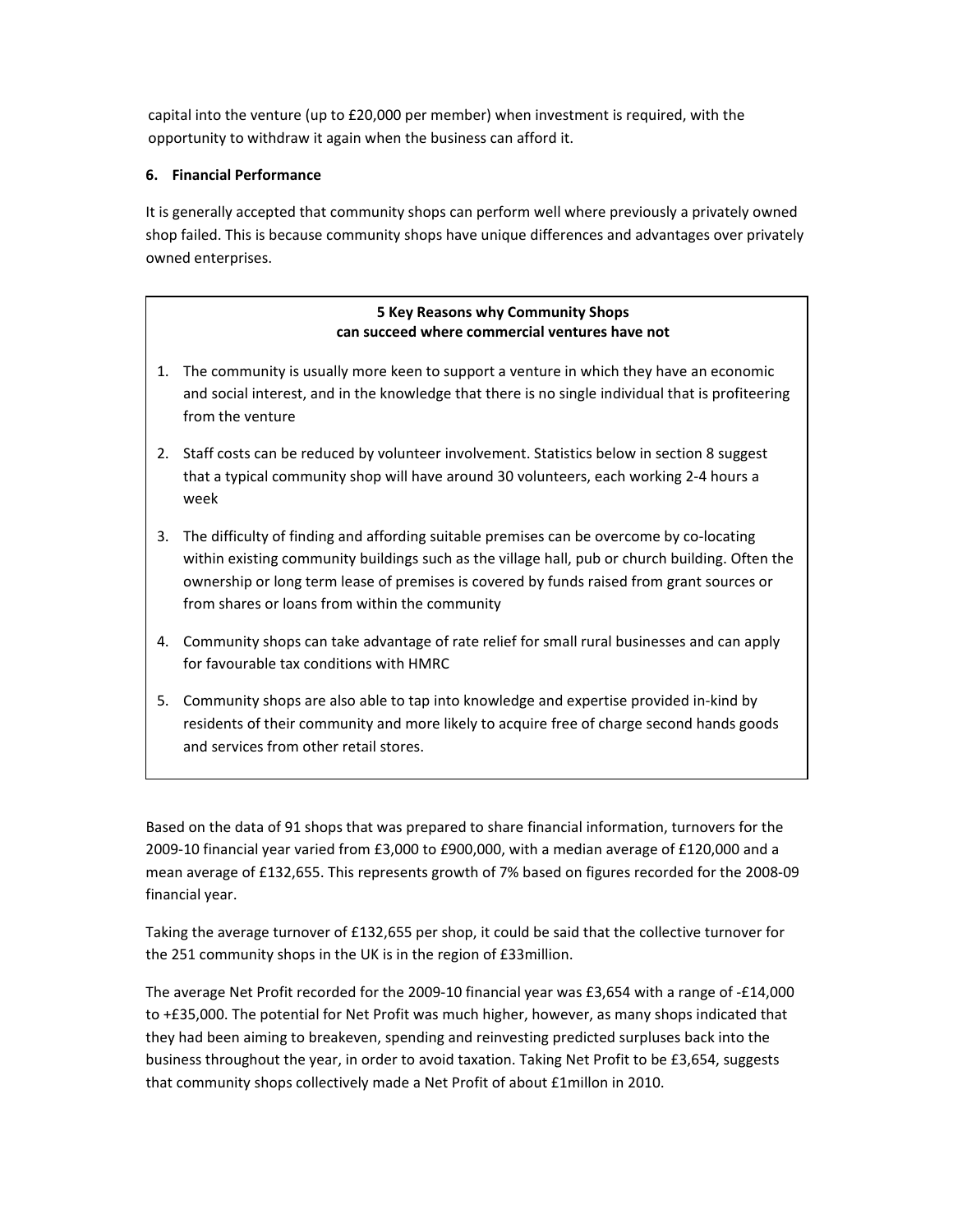#### Figure 7. Distribution of Net Profits



The largest share of Net Profit, 63% was reinvested back into the running costs of the business and allocated towards general improvements. 22% of Net Profits were distributed for community use and benefit – based on an average Net Profit of £3,654 suggests that community shops collectively contributed around £200,000 to community projects in 2010.

| <b>Most Profitable line</b> | <b>Number of Shops</b> |
|-----------------------------|------------------------|
| Local Produce               | 37                     |
| Cards                       | 15                     |
| Confectionery               | 13                     |
| Soft drink                  | 11                     |
| Bakery                      | ٩                      |
| Deli                        | 9                      |
| Stationary                  | 8                      |
| Alcohol                     | 7                      |
| Cafe                        | 6                      |
| Ice cream                   | 5                      |
| <b>Teas and Coffee</b>      | 5                      |
| Fresh Fruit and             |                        |
| Vegetables                  | 5                      |
| Dairy                       | 4                      |
| Sandwiches                  | 3                      |
| Newspapers                  | 3                      |
| Cigarettes                  | 2                      |
| Frozen                      | 2                      |

## Figure 8. Profitable Lines for Community Shops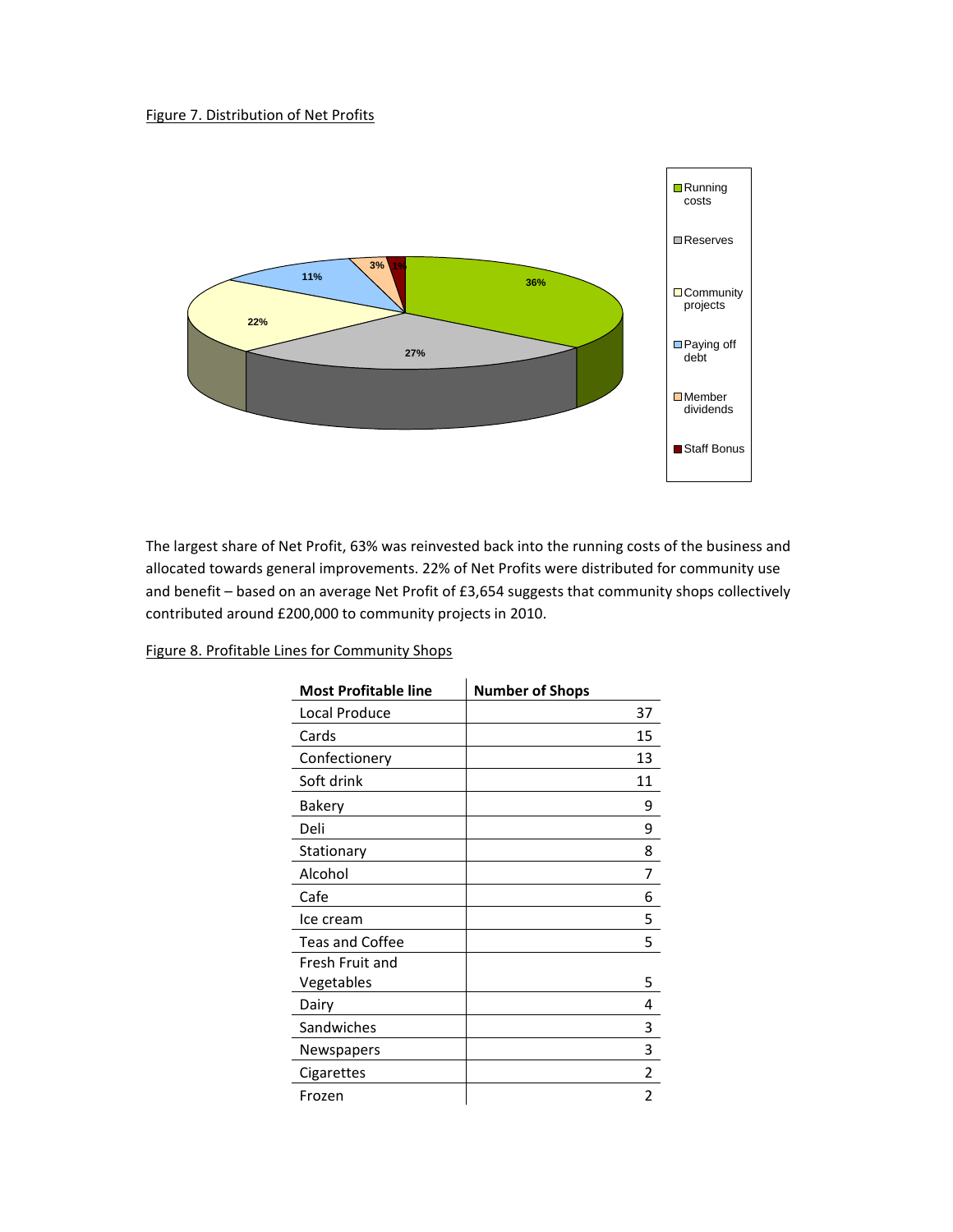Community Shops aim to achieve a wide variety of margins, depending on what they sell, and what their priorities are. The average gross margins achieved in 2010 was 21%, with a range between 6‐ 34%.

By far the most profitable line of goods sold in community shops was quoted to be local produce. This complements the research completed by Plunkett's Making Local Food Work programme which suggested that consumers have a growing interest and requirement for local produce, and that the number one platform for purchasing it is from a village shop. This does not necessary suggest that community shops prioritise local food sales, only that it is currently offering those shops the highest margins. Informal feedback gathered from Plunkett's Look for Local project staff and consultants has been that many community shops are reluctant to increase the amount and range of local food owing to the potential decline in sales of other ranges and the perceived additional time and administration sourcing local food might incur. This clearly shows there is much more to do to promote the benefits and impact of local food sales through community shops.

Out of 121 surveyed shops, 27 shops had secured £215,840 in grant funding over the last 12 months ‐ mainly to facilitate improvements to premises, purchase new equipment, and introduce energy efficiencies. This might suggest that community shops on average will seek an average of £1,783 to remain sustainable. On the other hand, only 27 shops had sought grant funding – the remaining 94 had not thought it necessary. The one exception – the  $122^{nd}$  shop - received a grant of £220,000 to fund the development of brand new premises in Down Ampney, Gloucestershire.

## **7. Range of services offered**



Figure 9. Typical Products and Services available in Community Shops

One of the key characteristics of a community shop is that no one shop will look the same as another, or sell the same goods and services. After the 'everyday essential goods', additional goods and services available differ from shop to shop, depending on the market demand and the local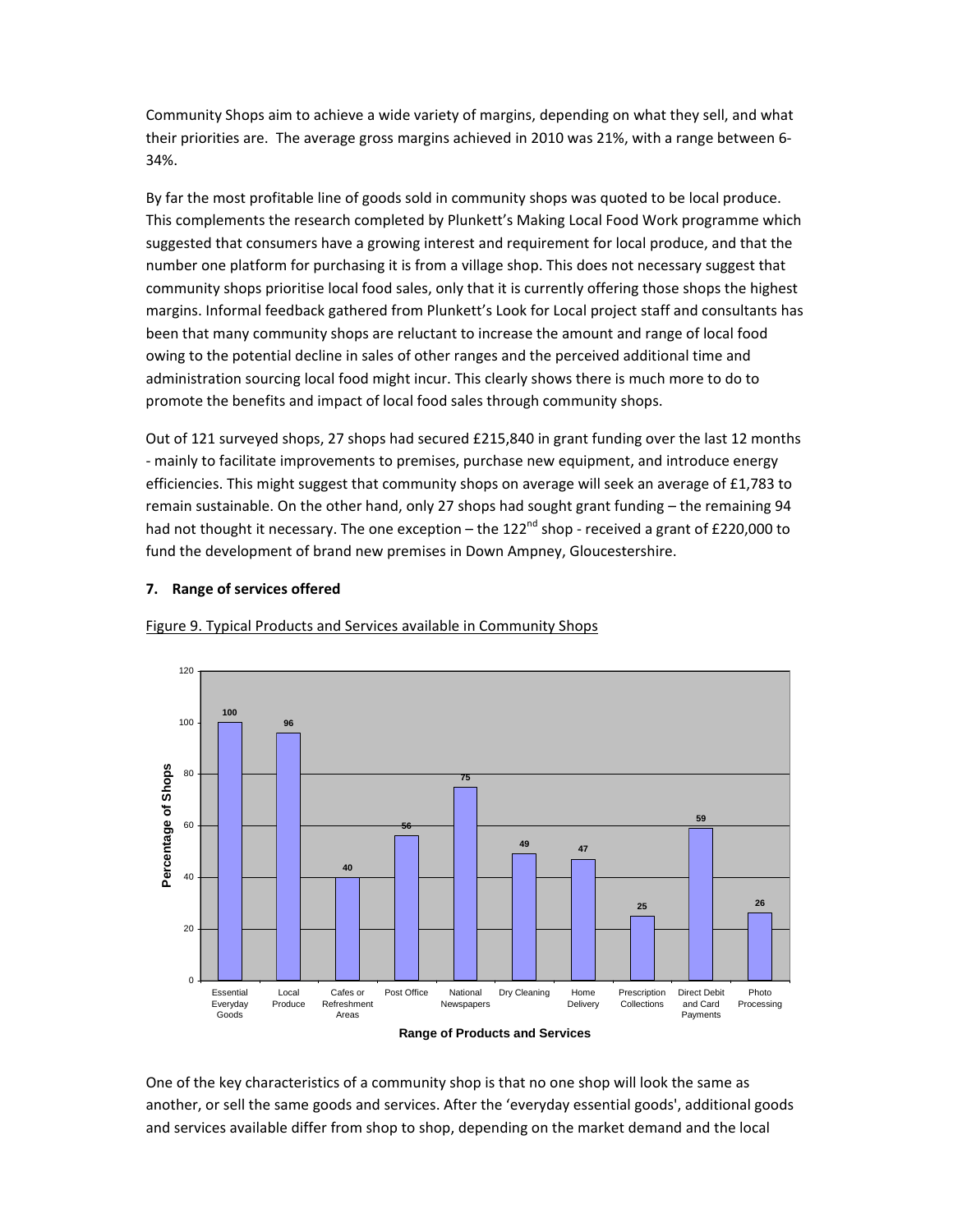area. Some shops include in‐house counters for fresh produce including meat, delicatessen, fish, cooked food (pies), bread etc. Some arrange for mobile services such as the fish monger to call weekly to encourage people to walk up to the shop. Some are able to provide lunches with freshly made sandwiches or warming up pies and pastries in a microwave. And it is the people – the staff, volunteers and customers ‐ who create the atmosphere and activity that makes each shop unique and interesting.

One of the key similarities that shops will have and shown in figure 9 is that 98% of community shops will stock and sell local food to some extent. This is very much what will offer the shop that point of difference – the range and quality of goods that rarely no other shop or supermarket would be stocking.

Increasingly, shops are also choosing to include café facilities – from a fully serviced tearoom to a self service coffee machine with a small seating area. This will add to that point of difference from other stores, and promote the social and community aspects of the shop's purpose.

Figure 9 draws out other similarities that community shops typically have, but in particular it is worth noting that 58% of community shops host post office facilities.

## **8. Community Shop Management**

Figure 10. Management Structures of Community Shops



The Plunkett Foundation has often advised that the ideal situation for a community shop is to have a paid manager with either paid or volunteer assistants, as this can give a greater sense of control, organisation and stability to the business. Whilst volunteers will be at the heart of most community shops, especially in the day-to-day running of the shop, a paid manager will be able to provide the overall continuity and ensure the shop is meeting the performance targets set by the management committee.

An average community shop will employ 1.9 staff, 30 volunteers and will have a committee of 7 people, and a membership of 133. A minority of shops – 5% ‐ are privately managed, but the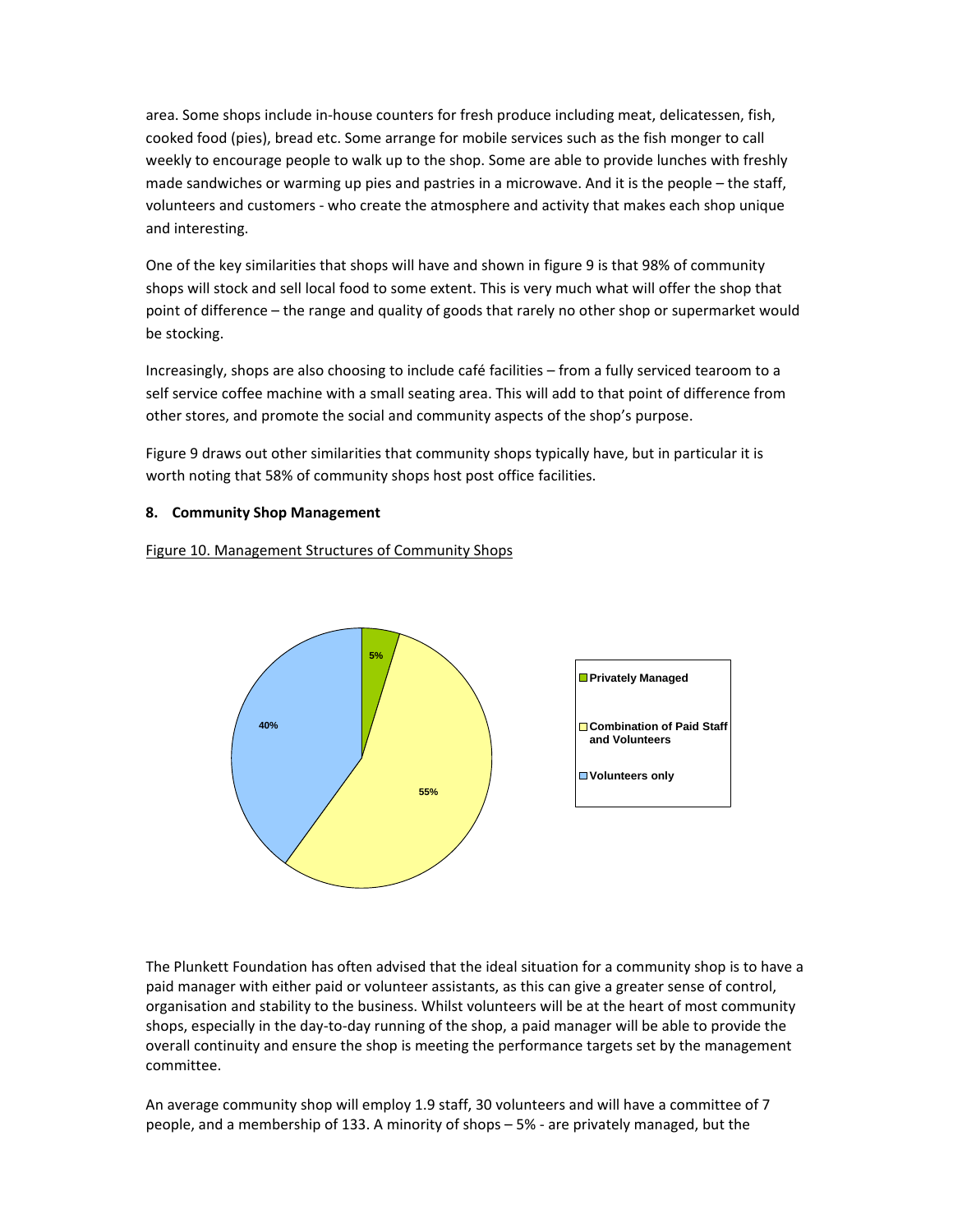premises or lease of the premises will be owned by the community ensuring the community is able to retain the facility.

Most community shops use volunteers to some extent, and 90% use volunteers on a regular basis. The shop with the largest number of volunteers was over 90.

The range of volunteers per shop varied between 1‐92, averaging at 30 volunteers per shop. With most volunteers working 2-4 hours per week, it is estimated that community shops attracted over 1million volunteer hours throughout 2010. Just applying this to the minimum national wage, this represents a £7million saving to those shops in staff time, or £27,752.40 per shop.

#### **9. Community Shop Support Needs**





**Areas of Good Performance**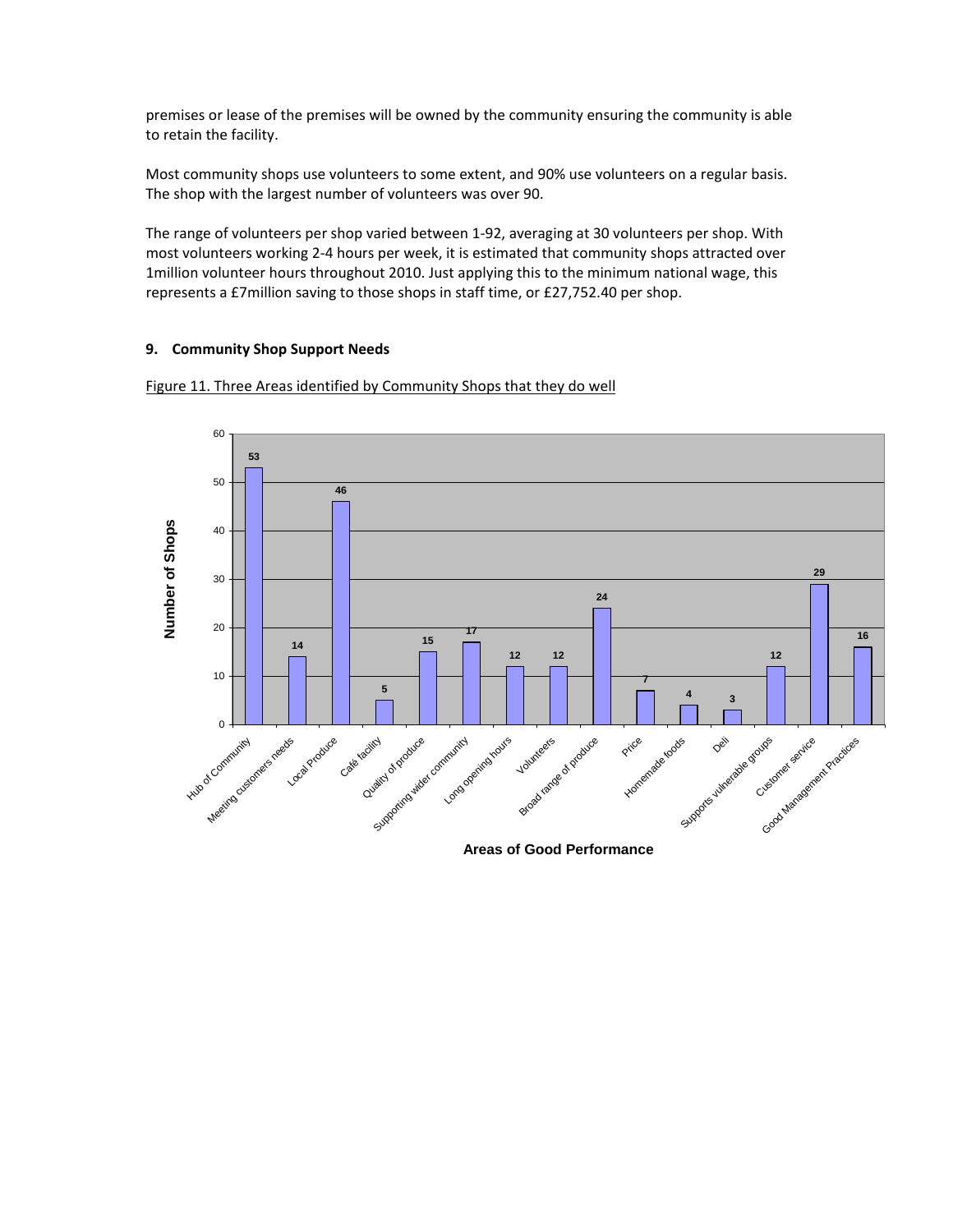



Figure 13. Areas of Support Requested by Community Shops

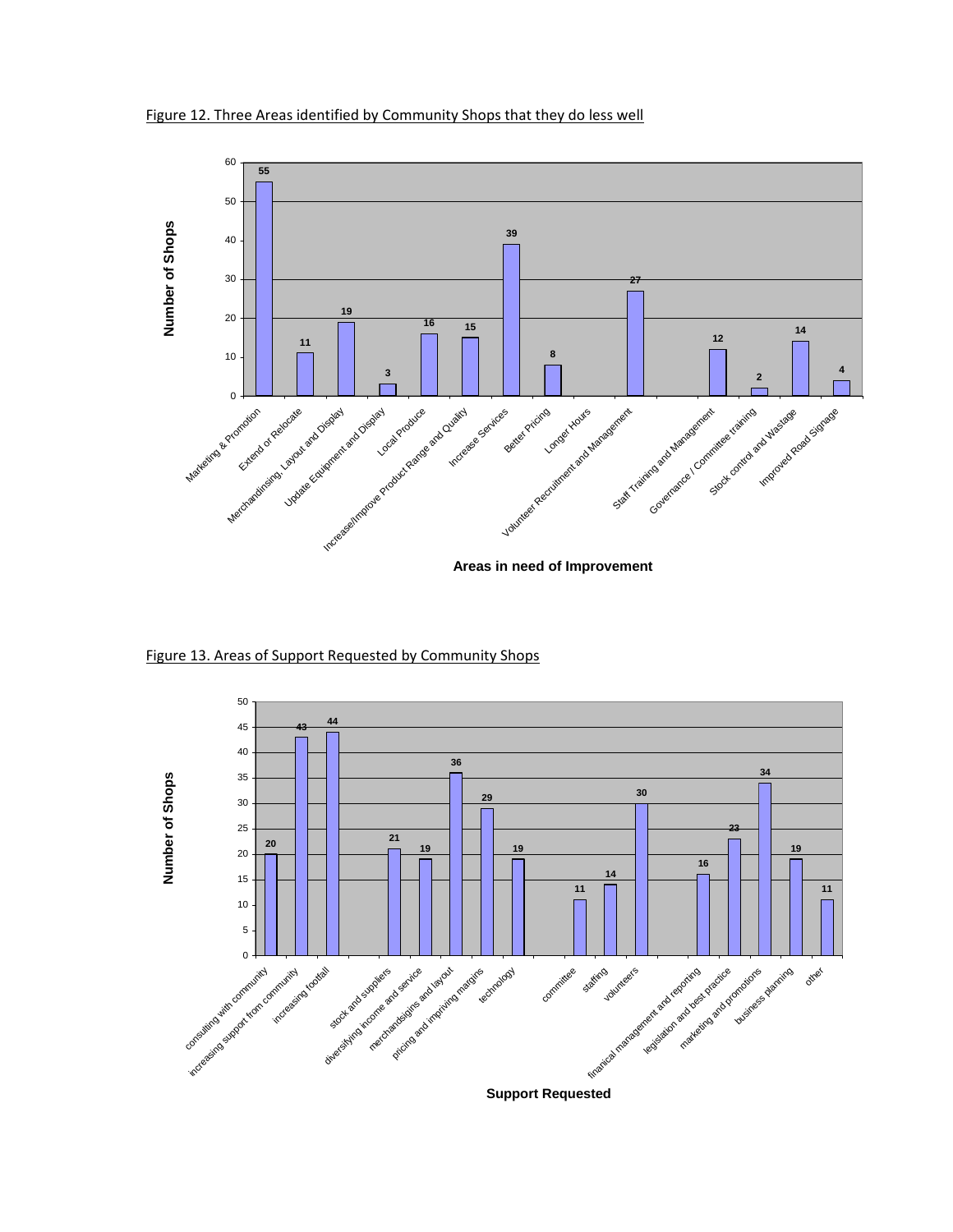Key success factors that shops identify include community engagement, customer service, range and quality of produce and sourcing at the very local level. All these factors are points of difference beyond what other national stores and supermarkets are known for, and what really makes community shops different, fun, enjoyable places to be and work.

Areas for improvement identified by shops include getting their message across to a wider sector of their community about what and why they sell with the aim of increasing footfall. Coupled with this was wanting to increase the range of stock and services that customers wanted, and also identify what non-customers wanted. A further key area to improve was volunteer management. The training needs and requested support matched these areas of improvement with wanting to know how to increase footfall and how to engage support from the local and wider community. Additionally, marketing was also rated as important, as was general advice on shop layout and merchandising.

## **10. In conclusion, community shops represent Better Ways of Doing Business**

Community‐ownership works. It works in a variety of different communities in a multitude of different ways. This is a fundamental belief of the Plunkett Foundation, meeting all three of the principles which our founder, Sir Horace, set us up in 1919 to take forward in rural communities. It puts the people affected by a problem in charge of solving it. It uses enterprise which is often the most effective way of providing a sustainable solution. Lastly, it ensures that the enterprise is owned and run locally for the benefit of a community. Sir Horace believed that any co‐operative that lost its connection with the community it came from was destined to eventually fail. For this reason, we see a bright future for community‐ownership as a sustainable and relevant solution for past, current and future generations.

In accordance with Horace Plunkett's 'Better Business' principle, and in summary of the report's findings, community shops represent better ways of doing business in the following ways:

- 1. Better resilience:
	- Community shops operate with a 97% success rate, compared with a national UK business survival rate of 46.8%
	- Community shops are set to continue their growth at around 19 new shops per year
	- With an estimated 400 commercial village shop closures each year, community shops replace 5% of all village shop closures
- 2. Better Governance:
	- All shops adopt robust structures promoting genuine community ownership and democratic control
	- Community shops have an average of 7 directors and 133 members
	- 65% of community shops adopt the IPS Bencom structure which significantly boosts member engagement: 155 over 48 for other structures
- 3. Better Finances
	- Turnover for community shops range between £7,000 ‐ £900,000pa
	- The collective turnover for community shops in 2010 is estimated to be at £33million or £132,635 per shop
	- Average Net profits were recorded to be £3,654 per shop or £1million collectively